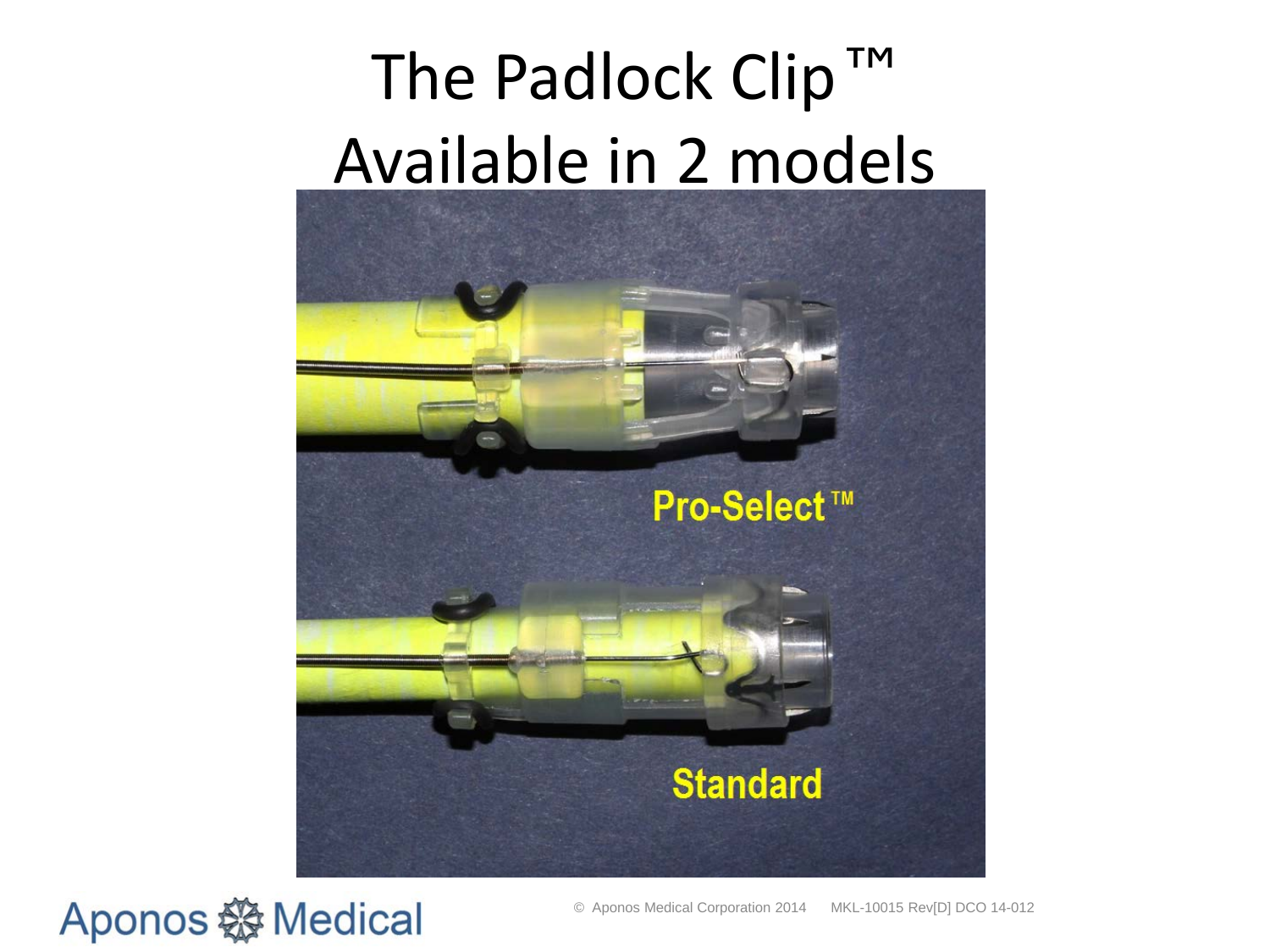## 2 Models

Standard - best suited for endoscopes between 9.5mm and 11mm\*

Pro- Select™ - for scopes between 11.5 and 14mm\*



\* The largest diameter of the distal tip section of the endoscope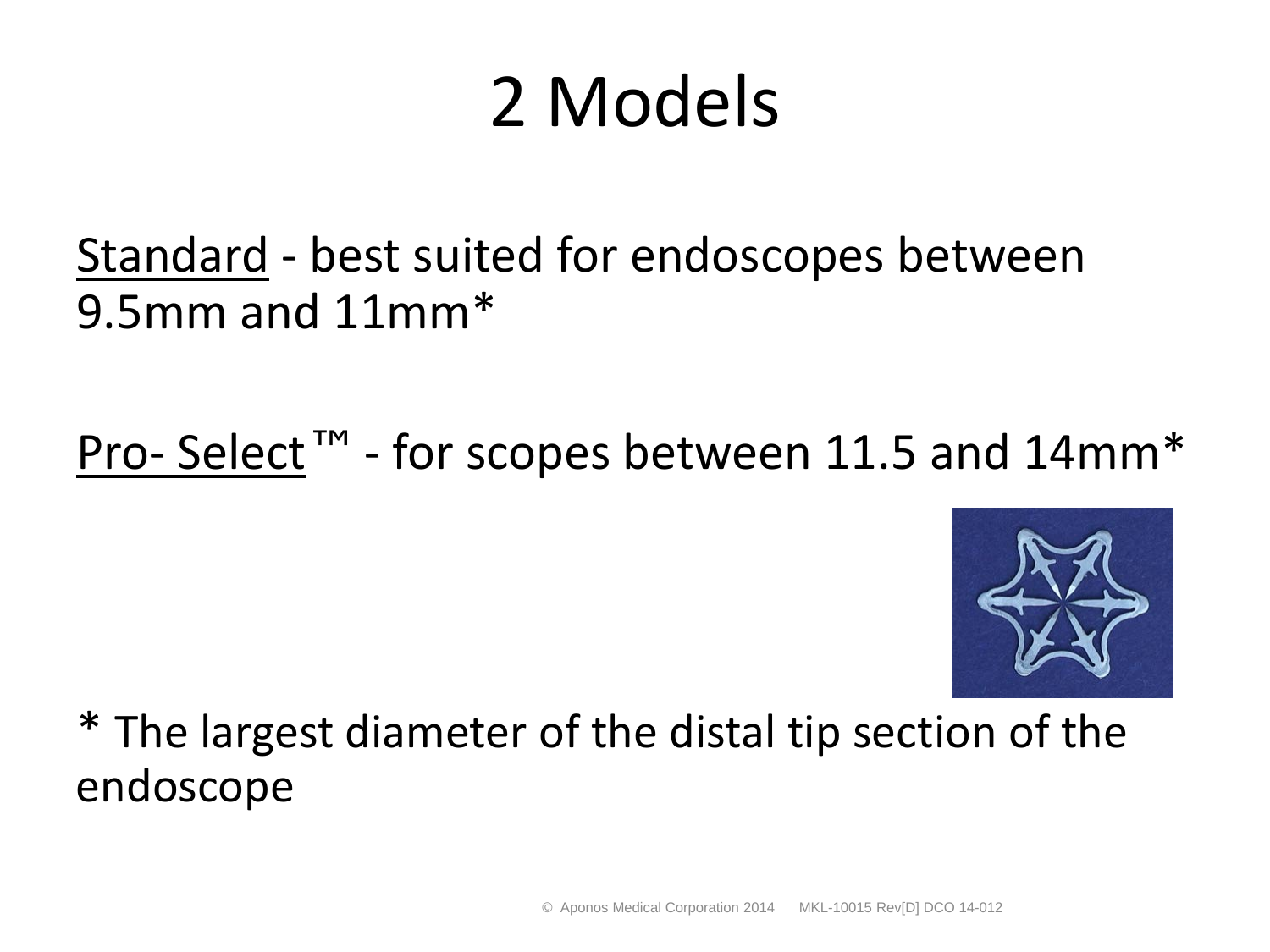#### With Pro-Select™ you can determine the size of the tissue chamber

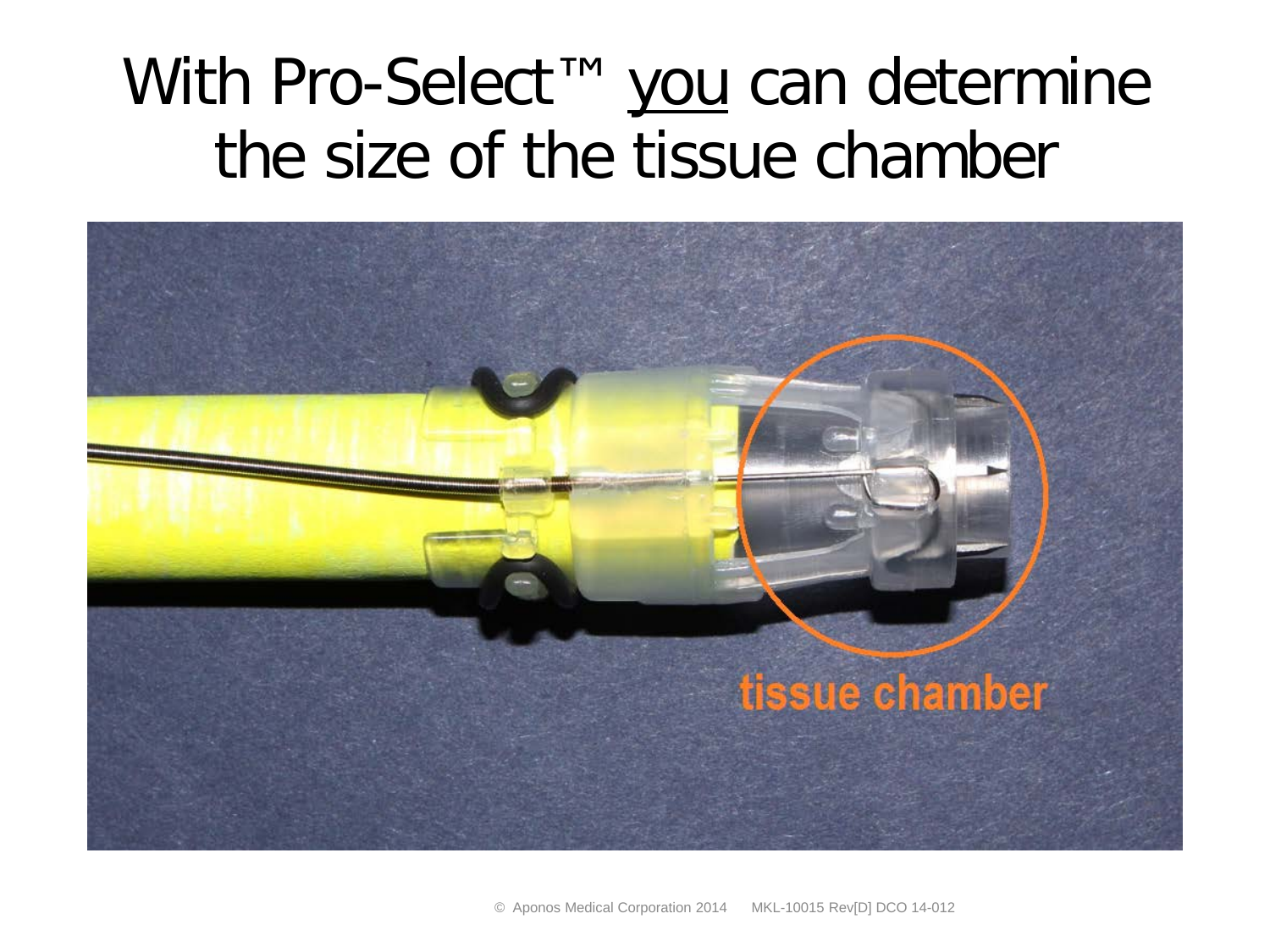Tissue Chamber Differences-Standard and Pro-Select<sup>™</sup>

Standard - fixed size tissue chamber (10mm)

Pro-Select™ - variable tissue chamber its size and depth increase with increases in the diameter of the endoscope – you select



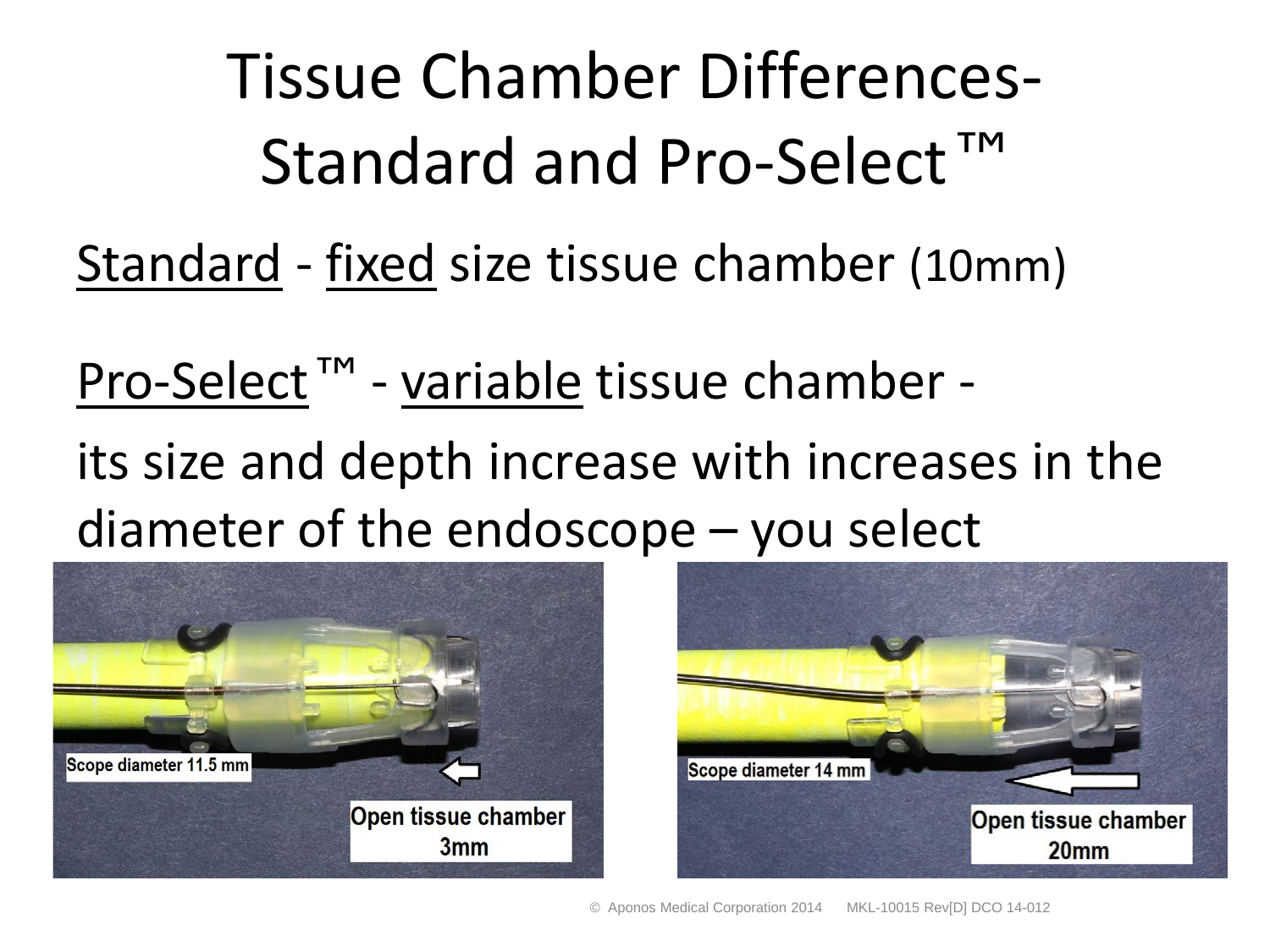**C913131 Padlock Clip-12**

**Pro Select - Lock-it Delivery System**

**Tissue Chamber Depth Chart\***

| <b>Endoscope Tip Section</b><br><b>Diameter</b> | <b>Depth of Tissue</b><br><b>Chamber</b> |          |
|-------------------------------------------------|------------------------------------------|----------|
| $11.5$ mm                                       | $0.4 \text{ cm}$                         | $+/- .1$ |
| <b>12.0 mm</b>                                  | 0.8 cm                                   | $+/- .1$ |
| <b>12.5 mm</b>                                  | 1.1 cm                                   | $+/- .1$ |
| <b>13.0 mm</b>                                  | 1.3 cm                                   | $+/- .1$ |
| <b>13.5 mm</b>                                  | $1.5$ cm                                 | $+/- .1$ |
| <b>14.0 mm</b>                                  | $1.9 \text{ cm}$                         | $+3/-1$  |

\* All numbers are approximate